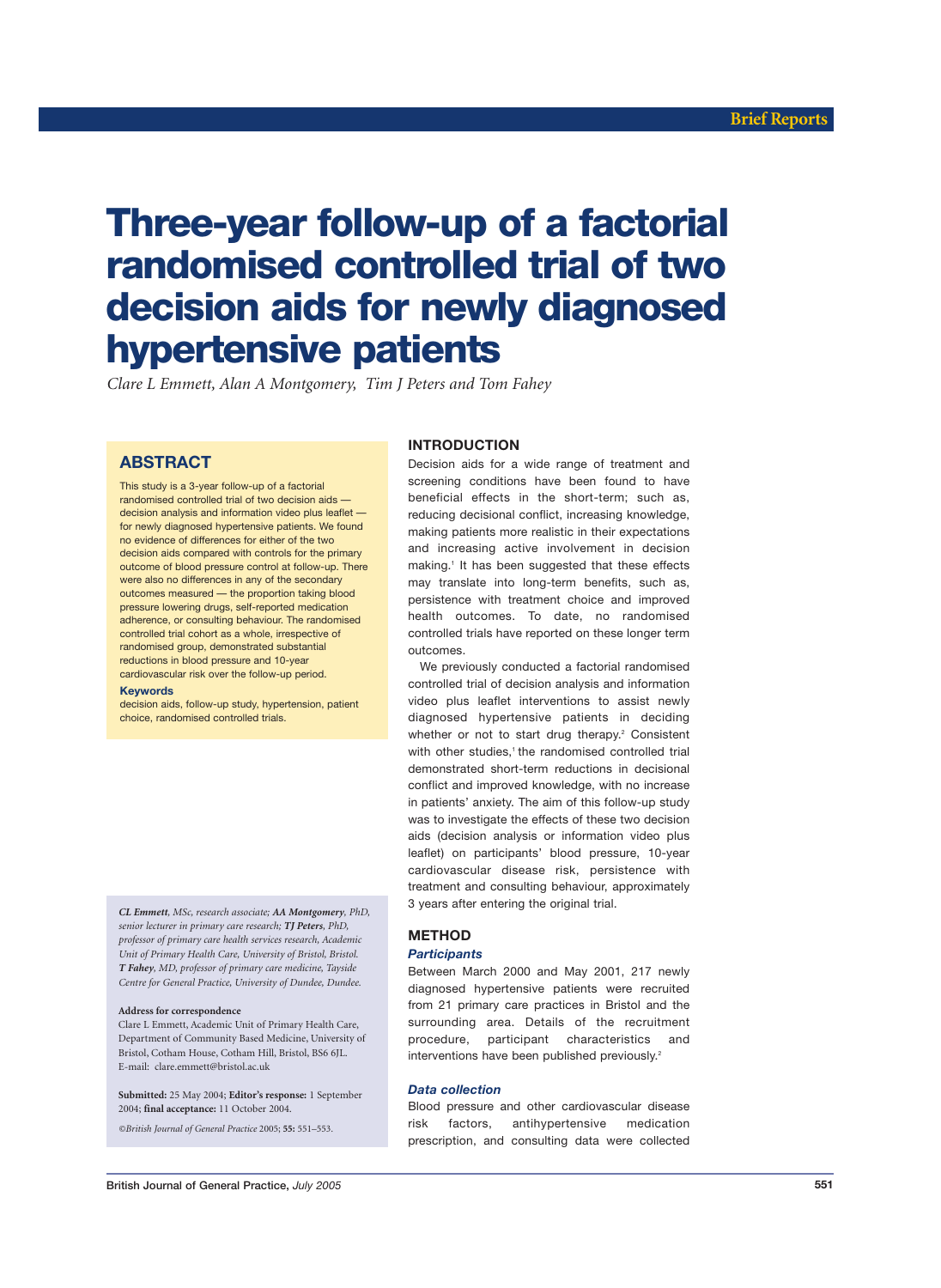# *How this fits in*

There is evidence that decision aids provide short-term benefits in the form of lowering decisional conflict and improved knowledge to patients faced with health-related treatment decisions. There is a lack of evidence regarding the effect of decision aids on longer term health outcomes and persistence with treatment choice. In the long-term follow-up of participants in a randomised controlled trial of two decision aids (decision analysis and information video/leaflet) no differences were found compared with control patients in terms of blood pressure control, proportion of patients taking blood pressure drugs or self-reported medication adherence.

> from the medical records of trial participants. All practices held computerised records and, where appropriate, paper records were also examined. Up to three blood pressure measurements were collected at the following time intervals: prior to entering the trial; after primary follow-up (14 days after randomisation); and at long-term follow-up (about 3 years). In order to be included, blood pressure measurements had to be taken within 6 months prior to randomisation, 6 months after the primary follow-up and 1 year prior to long-term follow-up for the three time intervals, respectively. For participants with more than one measurement within a time interval the mean was calculated. Prerandomisation and most recent data for other cardiovascular disease risk factors were collected, including diagnosis of diabetes and left ventricular hypertrophy, smoking status and total and highdensity lipoprotein cholesterol. The risk factor data were used to calculate 10-year absolute risk of a cardiovascular event using a Framingham risk equation.3 Participants with missing cholesterol data were assigned sex and age-matched population values. The class and dose of current antihypertensive medication(s) were collected. All consultations since trial entry where hypertension was entered as a presenting problem or blood

# **Table 1. Baseline characteristics of participants.**

|                                                                   | Decision<br>analysis<br>plus video/<br>leaflet $(n = 51)$ | Decision<br>analysis<br>only<br>$(n = 52)$ | Video/leaflet<br>only<br>$(n = 55)$ | Usual<br>care<br>$(n = 59)$ |  |  |
|-------------------------------------------------------------------|-----------------------------------------------------------|--------------------------------------------|-------------------------------------|-----------------------------|--|--|
| Mean age in years (SD)                                            | 57(11)                                                    | 59(9)                                      | 60 (10)                             | 58(11)                      |  |  |
| Female (%)                                                        | 49                                                        | 46                                         | 47                                  | 49                          |  |  |
| Mean systolic blood pressure<br>in mmHg (SD)                      | 170 $(14)^a$                                              | 167(11)                                    | 166 (14)                            | 169(13)                     |  |  |
| Mean diastolic blood pressure<br>in mmHg (SD)                     | $98(8)^a$                                                 | 99(6)                                      | 97(8)                               | 100(9)                      |  |  |
| Mean 10-year CVD risk (%)                                         | 25(13) <sup>a</sup>                                       | 26(12)                                     | 26(13)                              | 26(14)                      |  |  |
| $n = 50$ . SD = standard deviation. CVD = cardiovascular disease. |                                                           |                                            |                                     |                             |  |  |

pressure was measured were recorded. For each consultation, the healthcare professional seen and the actions taken (such as measuring blood pressure and starting, stopping or changing medication) were recorded.

Current self-reported adherence to medication was assessed by adapting a previously published questionnaire.4 Participants reported adherence by indicating which of six statements best described their behaviour. These statements describe decreasing levels of adherence, starting with 'I take all of my tablets at the same time of day' and ending with 'I take hardly any of my blood pressure tablets'.

# *Data analysis*

The primary outcomes for the analysis were the mean values of up to three of the most recent systolic and diastolic blood pressures. The trial sample size of 217 allowed detection of a standardised difference of 0.38 (equivalent to about 6 mmHg systolic and 4 mmHg diastolic) with 80% power and two-sided 5% significance level. Multivariable regression was used to make comparisons between groups. Analysis of blood pressure, cardiovascular risk and consulting data was by intention-to-treat; analysis of prescribing data was limited to those on medication. Interactions between the interventions for the primary outcomes were investigated using appropriate terms in the multivariable models. The analyses were carried out using Stata 8.

# **RESULTS**

Follow-up data were collected for 216 of 217 trial participants (one patient had died and their medical records were not available). Baseline characteristics of participants are given in Table 1. Mean length of follow-up was 2.8 years (range = 2.2–3.4 years). There was no evidence of any difference in either systolic or diastolic blood pressure, 10-year cardiovascular disease risk, consulting frequency for hypertension or consultations resulting in management change for either decision analysis or video plus leaflet interventions (Table 2). There was no evidence of any interaction between decision analysis and information video plus leaflet for systolic or diastolic blood pressure. There was no evidence of any difference for either intervention in the proportion of patients prescribed medication at 3 years (82% overall; decision analysis [*n* = 83, 81%] adjusted odds ratio  $[OR] = 0.93$ , 95% confidence interval  $|C| = 0.46$  to 1.86,  $P = 0.85$ ; information video plus leaflet  $[n = 83, 79\%]$  adjusted OR = 0.68, 95% CI =  $0.33$  to 1.38,  $P = 0.28$ ) or the proportion who reported taking all their medication (91%